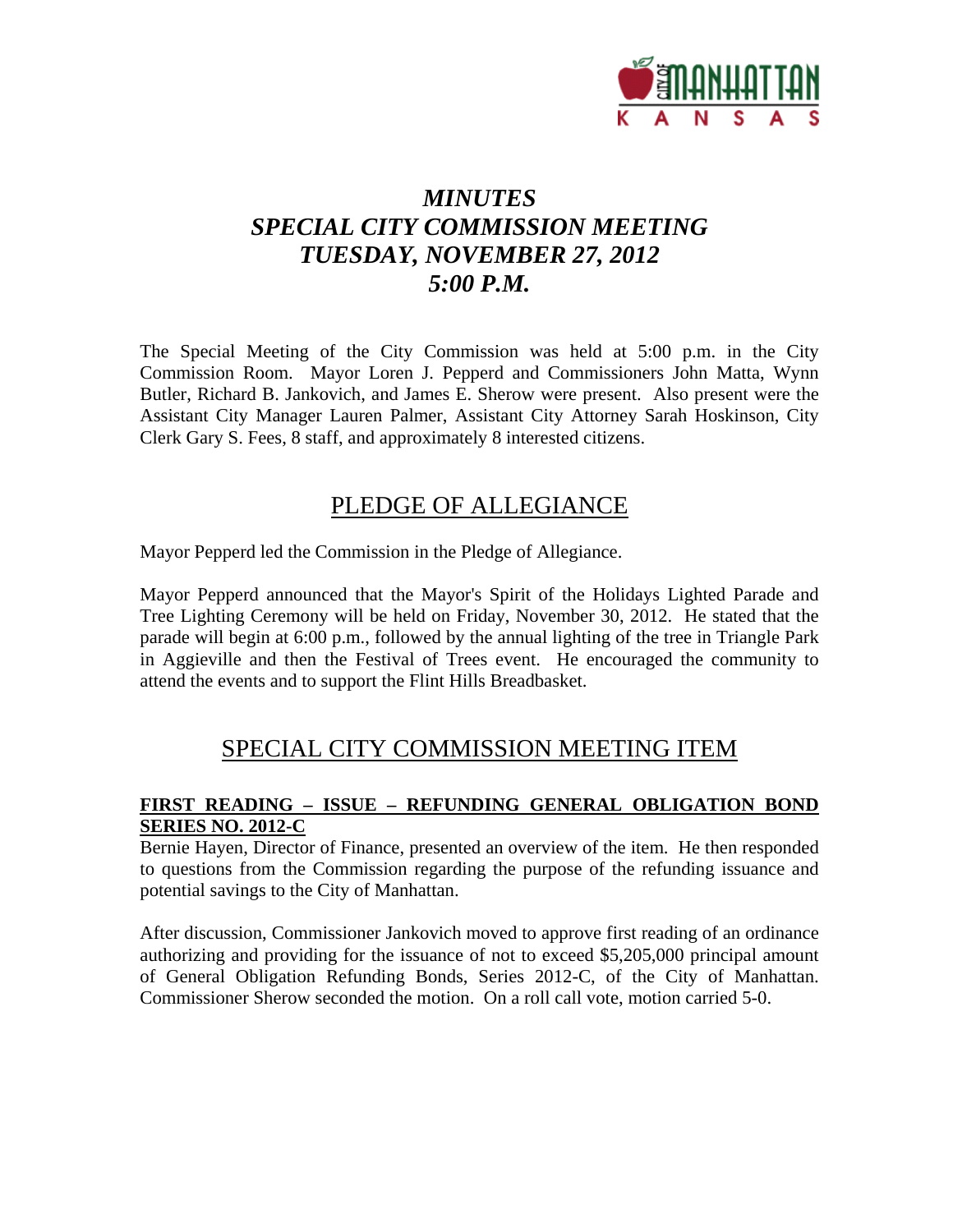**Minutes** Special City Commission Meeting November 27, 2012 Page 2

### WORK SESSION ITEMS

#### **SALES AND DISCHARGE OF FIREWORKS**

Jerry Snyder, Director of Fire Services, presented the current regulations for the sale and discharge of fireworks in Manhattan, the surrounding area, and the State of Kansas regulations. He also provided what other communities are doing and recommendations for the Commission. He then responded to questions from the Commission.

Brad Schoen, Director, Riley County Police Department (RCPD), responded to questions from the Commission regarding enforcement issues and difficulties associated with regulating and citing for the unlawful discharge of fireworks. He then responded to questions from the Commission.

Jerry Snyder, Director of Fire Services, and Sarah Hoskinson, Assistant City Attorney, responded to questions from the Commission regarding regulations prohibiting discharging fireworks in public roadways.

Brad Schoen, Director, RCPD, provided additional information on the challenges associated with police enforcement and difficulties with juveniles violating the ordinance.

After discussion and comments from the Commission, Jerry Snyder, Director of Fire Services, provided additional information and clarification on the recommendation to ban sky lanterns and for the Director of Fire Services to have the authority to declare an emergency and ban the sales and/or discharge of fireworks. He informed the Commission that he did not recommend a six-foot rule ban on aerial fireworks due to enforcement concerns and issues.

Scott Terril, 2900 James Avenue, informed the Commission that he has been selling fireworks as a fundraiser for his soccer team. He stated that a total ban on fireworks sales would put a real burden on the many fireworks stands that generate funding for kids programs. He stated that he did not have a problem with a ban on sky lanterns; however, voiced concern with a ban on aerials as those items are about 80 percent what they sell and would be very difficult to enforce. He also asked that if the Director of Fire Services has the ability to ban fireworks due to a drought that the vendors be provided with a reasonable advance warning. He then responded to questions from the Commission.

Jerry Snyder, Director of Fire Services, informed the Commission that the he has talked with Riley County officials and they are willing to adopt what regulations the City adopts.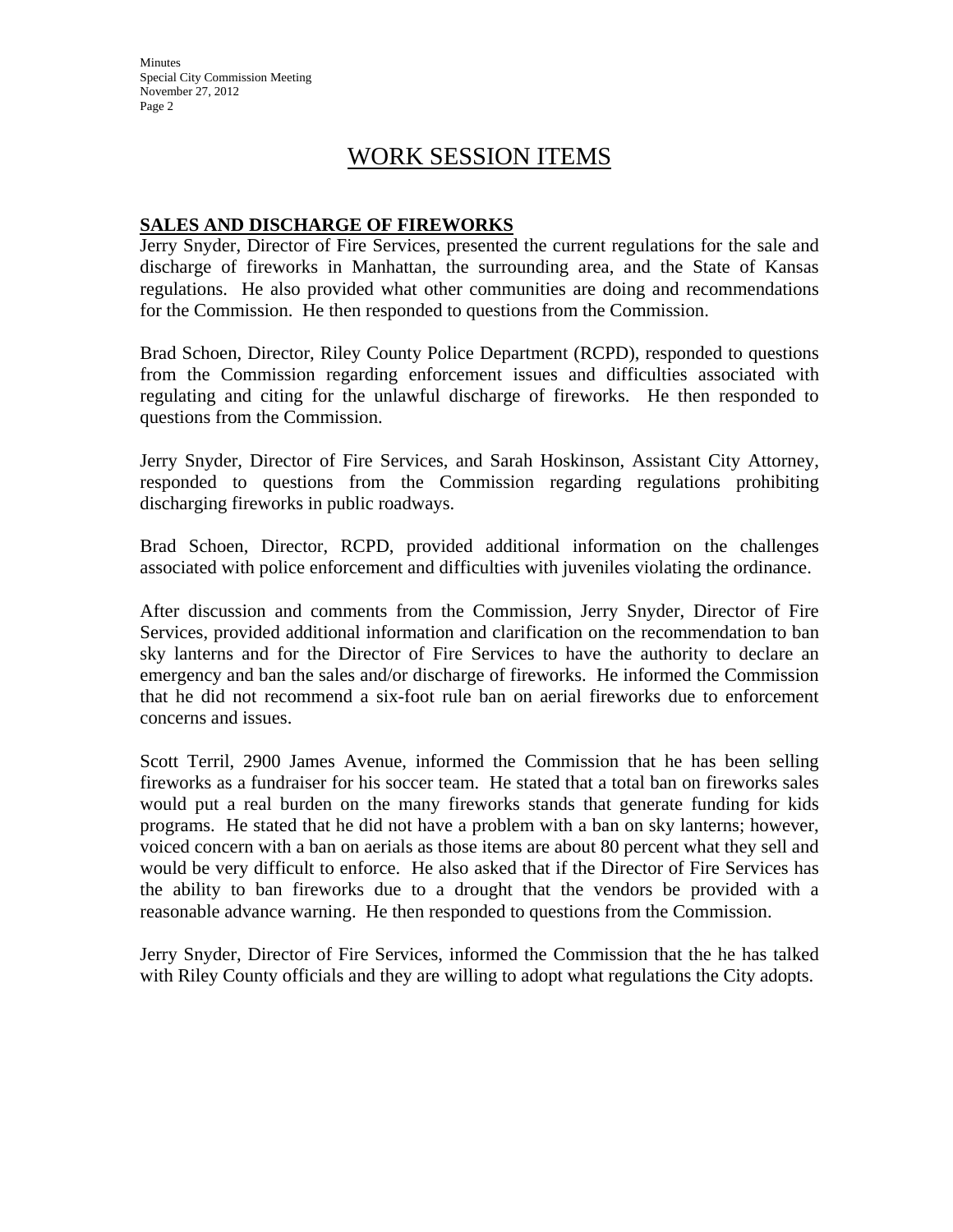## WORK SESSION ITEMS *(CONTINUED)*

### **SALES AND DISCHARGE OF FIREWORKS** *(CONTINUED)*

Rich Cooper, Operator/Owner, fireworks stand at  $10<sup>th</sup>$  Street and Fort Riley Boulevard, stated that he understood the ban for emergency situations, but asked to know in advance as soon as possible. He said that he purchases his own fireworks and rents space for his stand. He informed the Commission that he chose not to sell the sky lanterns and stated that if a six-foot rule is imposed, it would put him out of business and affect a lot of people.

Kathy Wichmann, 222 South Delaware Avenue, representing the Manhattan Marlins, informed the Commission that the fireworks stand is a major fundraiser for the Marlins. She said the revenues generated provides about \$8,500 and that a contract is signed in February. She voiced agreement with the comments from the two gentlemen that spoke earlier.

Greg Girard, 2100 Londondery Drive, stated that fireworks are a fire hazard and are dangerous. He voiced concerns with the house in his neighborhood that burned down last year and asked the Commission what the City is going to do regarding the sale and discharge of fireworks.

Scott Terril, 2900 James Avenue, informed the Commission that he appreciates the concern expressed regarding a house fire, but stated that that there has been very little fire damage before that incident due to fireworks. He asked how damage is caused much annually from alcohol-related incidents and how intrusive is the City going to be?

After additional discussion and comments from the Commission, Brad Schoen, Director, RCPD, and Jerry Snyder, Director of Fire Services, responded to questions from the Commission and provided additional information.

Jerry Snyder, Director of Fire Services, and Lauren Palmer, Assistant City Manager, responded to questions from the Commission regarding consideration to extend the current timeframe to July 5 in case of rain.

Ryan Almes, Deputy Chief of Technical Services, responded to questions from the Commission regarding insurance requirements and the potential to provide public property that could be potentially used as a designated place for fireworks. He then provided additional information regarding regulations and guidelines provided to fireworks stand vendors.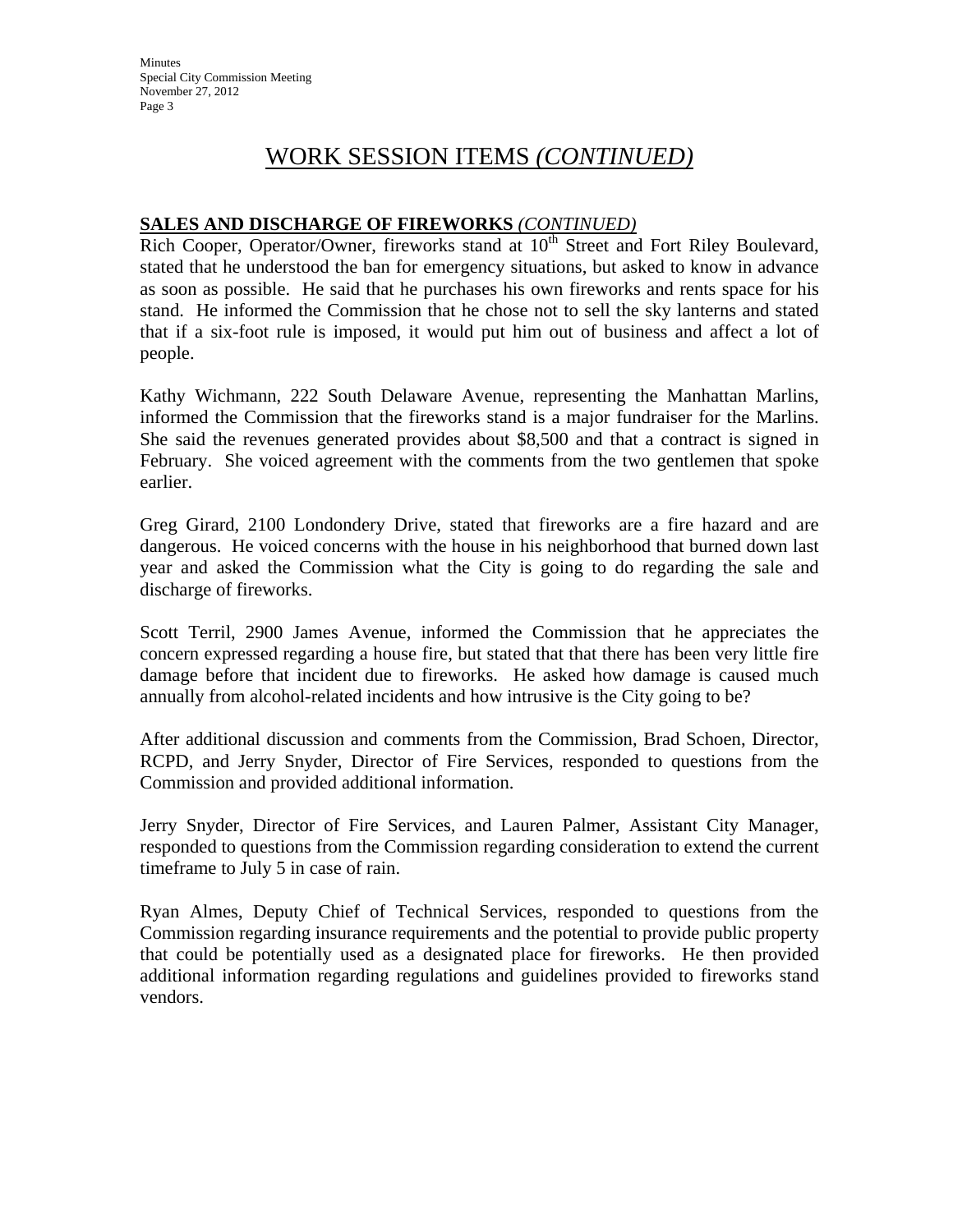# WORK SESSION ITEMS *(CONTINUED)*

### **SALES AND DISCHARGE OF FIREWORKS** *(CONTINUED)*

After additional discussion and comments from the Commission, Mayor Pepperd summarized the comments expressed by a majority of Commissioners to ban the sale and use of sky lanterns and to provide the Director of Fire Services, in consultation with the Mayor and/or City Commission, the authority to declare an emergency situation banning the sale and discharge of fireworks. He asked the Director of Fire Services to bring the item back to a future City Commission meeting.

As this was a work session item for discussion, there was no action taken on the item.

#### **AQUATICS FACILITIES ANNUAL REPORT AND RECOMMENDATIONS**

Curt Loupe, Director of Parks and Recreation, presented highlights from the 2012 pool season, breakdown of attendance, revenue and expense overview, and challenges and recommendations for the 2013 pool season.

Kelly Cook, Aquatics Supervisor, provided additional information on the item and discussed facility use. He stated that for security and liability reasons the City needs to have its own lifeguards at activities, even when groups bring their own lifeguards. He suggested that those costs could be passed along to the renters of the pool facilities.

Curt Loupe, Director of Parks and Recreation, responded to questions from the Commission regarding lifeguard services, outside group use and rental fees, and swim competitions and practice times for the Manhattan Marlins.

Mike Buchanan, Recreation Superintendent, provided additional information on the supervision and rental fees for basketball, volleyball, baseball, and softball. He responded to questions from the Commission on the Manhattan Marlins use of the pool.

Curt Loupe, Director of Parks and Recreation, responded to questions from the Commission regarding swim lessons and lifeguard supervision for activities at the pools. He stated that shortage of lifeguards is a nationwide problem.

Mike Buchanan, Recreation Superintendent, and Kelly Cook, Aquatics Supervisor, provided additional information on the difficulties in keeping lifeguards until Labor Day and staffing considerations. They responded to questions from the Commission regarding the Natatorium at K-State and the difficulty in keeping lifeguards.

Curt Loupe, Director of Parks and Recreation, informed the Commission that they have reduced the amount of the subsidy and explained the expenses associated with the pools.